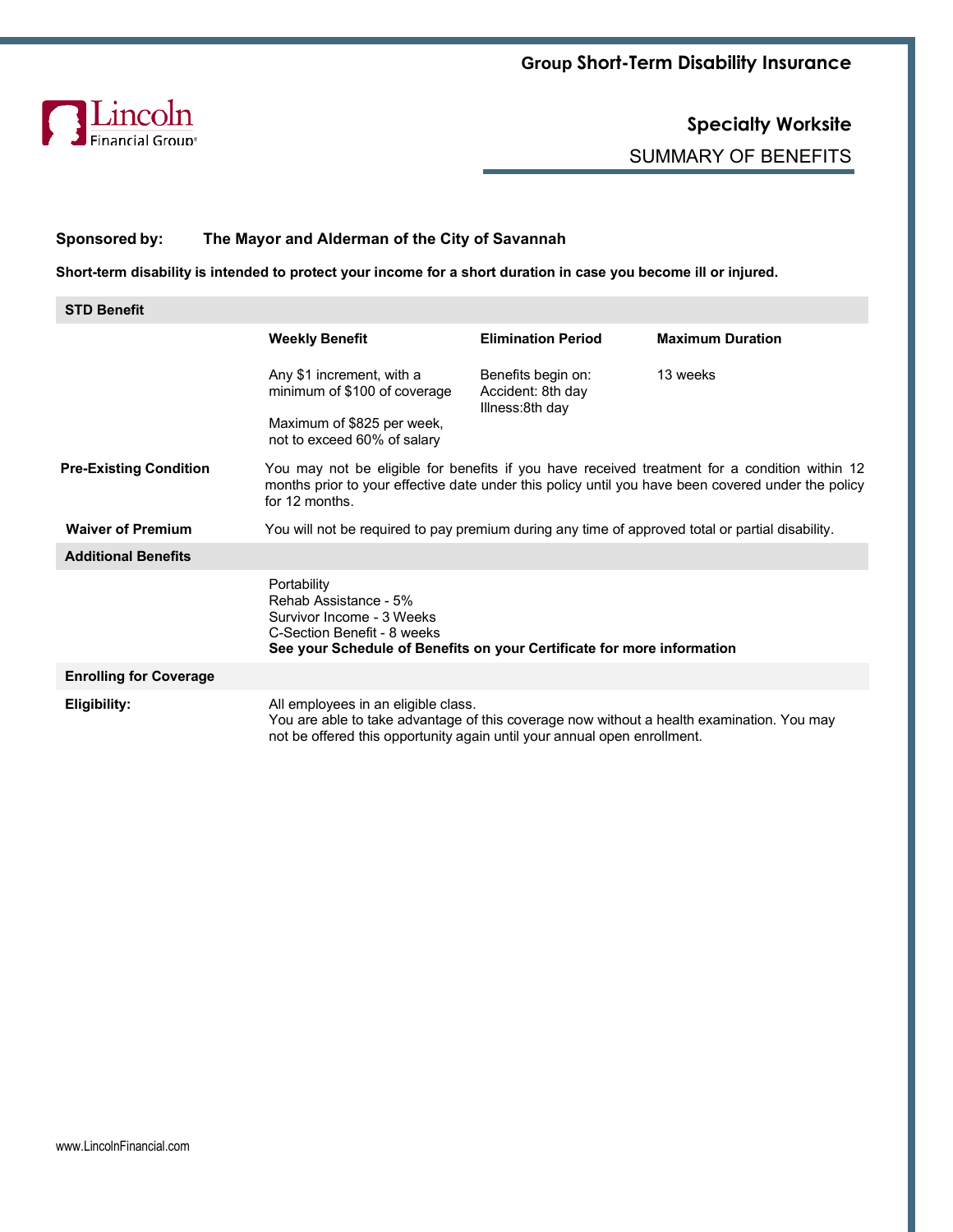| <b>Understanding Your Benefits</b>                                          |                                                                                                                                                                                                                                                                                                                                                                                                                                                                                                                            |                          |  |  |  |  |
|-----------------------------------------------------------------------------|----------------------------------------------------------------------------------------------------------------------------------------------------------------------------------------------------------------------------------------------------------------------------------------------------------------------------------------------------------------------------------------------------------------------------------------------------------------------------------------------------------------------------|--------------------------|--|--|--|--|
| <b>Total Disability</b>                                                     | Due to an injury or illness, you are unable to perform each of the main duties of your regular<br>occupation.                                                                                                                                                                                                                                                                                                                                                                                                              |                          |  |  |  |  |
| <b>Partial Disability</b>                                                   | Due to an injury or illness, you are unable to perform one or more of the main duties of your<br>regular occupation on a full-time basis. Partial Disability benefits may be payable if you are<br>earning at least 20% of the income you earned prior to becoming disabled, but not more than<br>99%. Partial disability benefits allow you to work and earn income from your employer as well<br>as continue to receive benefits, which may enable you to receive 100% of your income during<br>your time of disability. |                          |  |  |  |  |
| <b>Continuation of</b><br><b>Disability</b>                                 | If you return to work full-time but become disabled from the same disability within 2 weeks of<br>returning to work, you will begin receiving benefits again immediately.                                                                                                                                                                                                                                                                                                                                                  |                          |  |  |  |  |
|                                                                             | Pre-Existing Condition Any sickness or injury for which you have received medical treatment, consultation, care, or<br>services (including diagnostic measures or the taking of prescribed medications) during the<br>specified months prior to your coverage effective date. A disability arising from any such<br>sickness or injury will be covered only if it begins after you have performed your regular<br>occupation on a full-time basis for the specified months following the coverage effective date.          |                          |  |  |  |  |
| <b>Benefit Exclusions</b>                                                   | You will not receive benefits in the following circumstances:<br>Your disability is the result of a self-inflicted injury.<br>$\bullet$<br>You are not under the regular care of a doctor when requesting disability benefits.<br>$\bullet$<br>Your disability is the result of war, declared or undeclared, or any act of war.<br>Your disability is covered under a worker's compensation plan and/or is due to a job-<br>related sickness or injury.                                                                    |                          |  |  |  |  |
| <b>Rehabilitation</b><br><b>Assistance Benefit</b>                          | Employees who participate in an approved rehabilitation program are eligible to receive an<br>additional percent of benefit. Additionally, approved program costs may be reimbursed.                                                                                                                                                                                                                                                                                                                                       |                          |  |  |  |  |
| <b>Survivor Income</b>                                                      | A benefit may be paid to your survivor for additional months if you should die while you were<br>eligible to receive benefits under this policy.                                                                                                                                                                                                                                                                                                                                                                           |                          |  |  |  |  |
| <b>Coverage Termination</b>                                                 | This coverage will terminate when you terminate employment with this policyholder, or at your<br>retirement.                                                                                                                                                                                                                                                                                                                                                                                                               |                          |  |  |  |  |
| For assistance or additional information Contact Lincoln Financial Group at |                                                                                                                                                                                                                                                                                                                                                                                                                                                                                                                            |                          |  |  |  |  |
|                                                                             | (800) 423-2765; reference ID: CTYSAVANN                                                                                                                                                                                                                                                                                                                                                                                                                                                                                    | www.LincolnFinancial.com |  |  |  |  |

NOTE: This is not intended as a complete description of the insurance coverage offered. Controlling provisions are provided in the policy, and this summary does not modify those provisions or the insurance in any way. This is not a binding contract. A certificate of coverage will be made available to you that describes the benefits in greater details. Should there be a difference between this summary and the contract, the contract will govern.

Insurance products are issued by The Lincoln National Life Insurance Company (Fort Wayne, IN), which does not solicit business in New York, nor is it licensed to do so. Product availability and/or features may vary by state. Limitations and exclusions apply. **Not for use in New York**.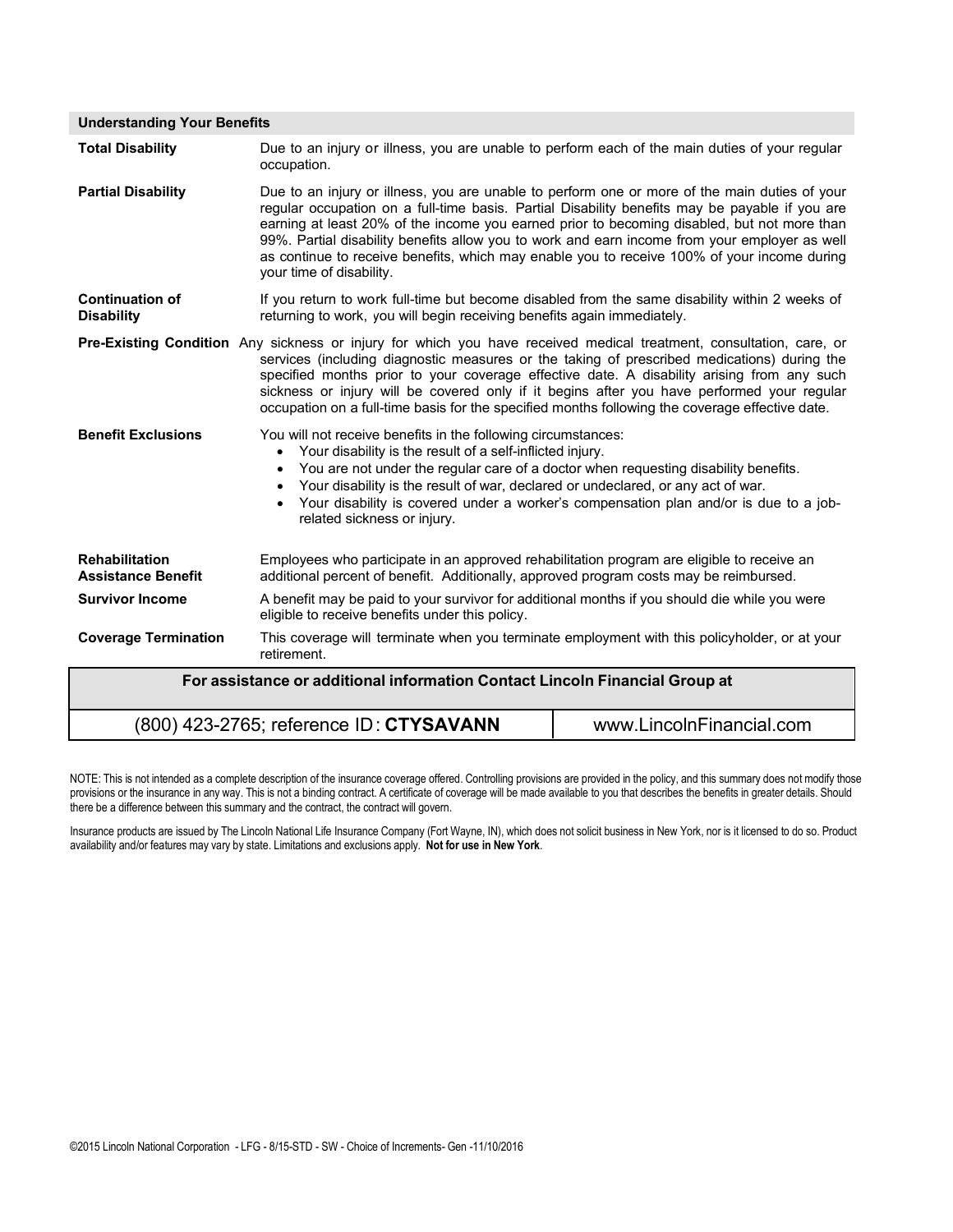

## **Lincoln Financial Short Term Disability 7/7 Elimination 6 Month Benefit**

| <b>Monthly</b><br><b>Disability</b><br><b>Income</b><br><b>Benefit</b> | <b>Annual</b><br><b>Income</b><br><b>Required</b><br>for "60%"<br><b>Benefit</b><br><b>Amount</b> | <b>Hourly</b><br><b>Wage</b><br><b>Based on</b><br><b>40 Hour</b><br><b>Work</b><br><b>Week</b> | $18 - 39$<br><b>Weekly</b><br>Premium | $40 - 49$<br><b>Weekly</b><br>Premium | $50 - 59$<br><b>Weekly</b><br>Premium | $60 - 64$<br><b>Weekly</b><br>Premium |
|------------------------------------------------------------------------|---------------------------------------------------------------------------------------------------|-------------------------------------------------------------------------------------------------|---------------------------------------|---------------------------------------|---------------------------------------|---------------------------------------|
| \$300                                                                  | \$6,000                                                                                           | \$2.88                                                                                          | \$1.49                                | \$1.75                                | \$2.46                                | \$2.55                                |
| \$400                                                                  | \$8,000                                                                                           | \$3.85                                                                                          | \$1.98                                | \$2.34                                | \$3.29                                | \$3.41                                |
| \$500                                                                  | \$10,000                                                                                          | \$4.81                                                                                          | \$2.48                                | \$2.92                                | \$4.11                                | \$4.26                                |
| \$600                                                                  | \$12,000                                                                                          | \$5.77                                                                                          | \$2.98                                | \$3.50                                | \$4.93                                | \$5.11                                |
| \$700                                                                  | \$14,000                                                                                          | \$6.73                                                                                          | \$3.47                                | \$4.09                                | \$5.75                                | \$5.96                                |
| \$800                                                                  | \$16,000                                                                                          | \$7.69                                                                                          | \$3.97                                | \$4.67                                | \$6.57                                | \$6.81                                |
| \$900                                                                  | \$18,000                                                                                          | \$8.65                                                                                          | \$4.47                                | \$5.25                                | \$7.39                                | \$7.66                                |
| \$1,000                                                                | \$20,000                                                                                          | \$9.62                                                                                          | \$4.96                                | \$5.84                                | \$8.22                                | \$8.52                                |
| \$1,100                                                                | \$22,000                                                                                          | \$10.58                                                                                         | \$5.46                                | \$6.42                                | \$9.04                                | \$9.37                                |
| \$1,200                                                                | \$24,000                                                                                          | \$11.54                                                                                         | \$5.95                                | \$7.01                                | \$9.86                                | \$10.22                               |
| \$1,300                                                                | \$26,000                                                                                          | \$12.50                                                                                         | \$6.45                                | \$7.59                                | \$10.68                               | \$11.07                               |
| \$1,400                                                                | \$28,000                                                                                          | \$13.46                                                                                         | \$6.95                                | \$8.17                                | \$11.50                               | \$11.92                               |
| \$1,500                                                                | \$30,000                                                                                          | \$14.42                                                                                         | \$7.44                                | \$8.76                                | \$12.32                               | \$12.77                               |
| \$1,600                                                                | \$32,000                                                                                          | \$15.38                                                                                         | \$7.94                                | \$9.34                                | \$13.14                               | \$13.62                               |
| \$1,700                                                                | \$34,000                                                                                          | \$16.35                                                                                         | \$8.43                                | \$9.93                                | \$13.97                               | \$14.48                               |
| \$1,800                                                                | \$36,000                                                                                          | \$17.31                                                                                         | \$8.93                                | \$10.51                               | \$14.79                               | \$15.33                               |
| \$1,900                                                                | \$38,000                                                                                          | \$18.27                                                                                         | \$9.43                                | \$11.09                               | \$15.61                               | \$16.18                               |
| \$2,000                                                                | \$40,000                                                                                          | \$19.23                                                                                         | \$9.92                                | \$11.68                               | \$16.43                               | \$17.03                               |
| \$2,100                                                                | \$42,000                                                                                          | \$20.19                                                                                         | \$10.42                               | \$12.26                               | \$17.25                               | \$17.88                               |
| \$2,200                                                                | \$44,000                                                                                          | \$21.15                                                                                         | \$10.92                               | \$12.84                               | \$18.07                               | \$18.73                               |
| \$2,300                                                                | \$46,000                                                                                          | \$22.12                                                                                         | \$11.41                               | \$13.43                               | \$18.90                               | \$19.59                               |
| \$2,400                                                                | \$48,000                                                                                          | \$23.08                                                                                         | \$11.91                               | \$14.01                               | \$19.72                               | \$20.44                               |
| \$2,500                                                                | \$50,000                                                                                          | \$24.04                                                                                         | \$12.40                               | \$14.60                               | \$20.54                               | \$21.29                               |

Values of this plan include:

1. **Guaranteed Issue product**. No underwriting at time of application.

2. Plan pays beginning at 8th day for accident and 8th day for sicknesses, and will **provide benefits for up to 6 months.**